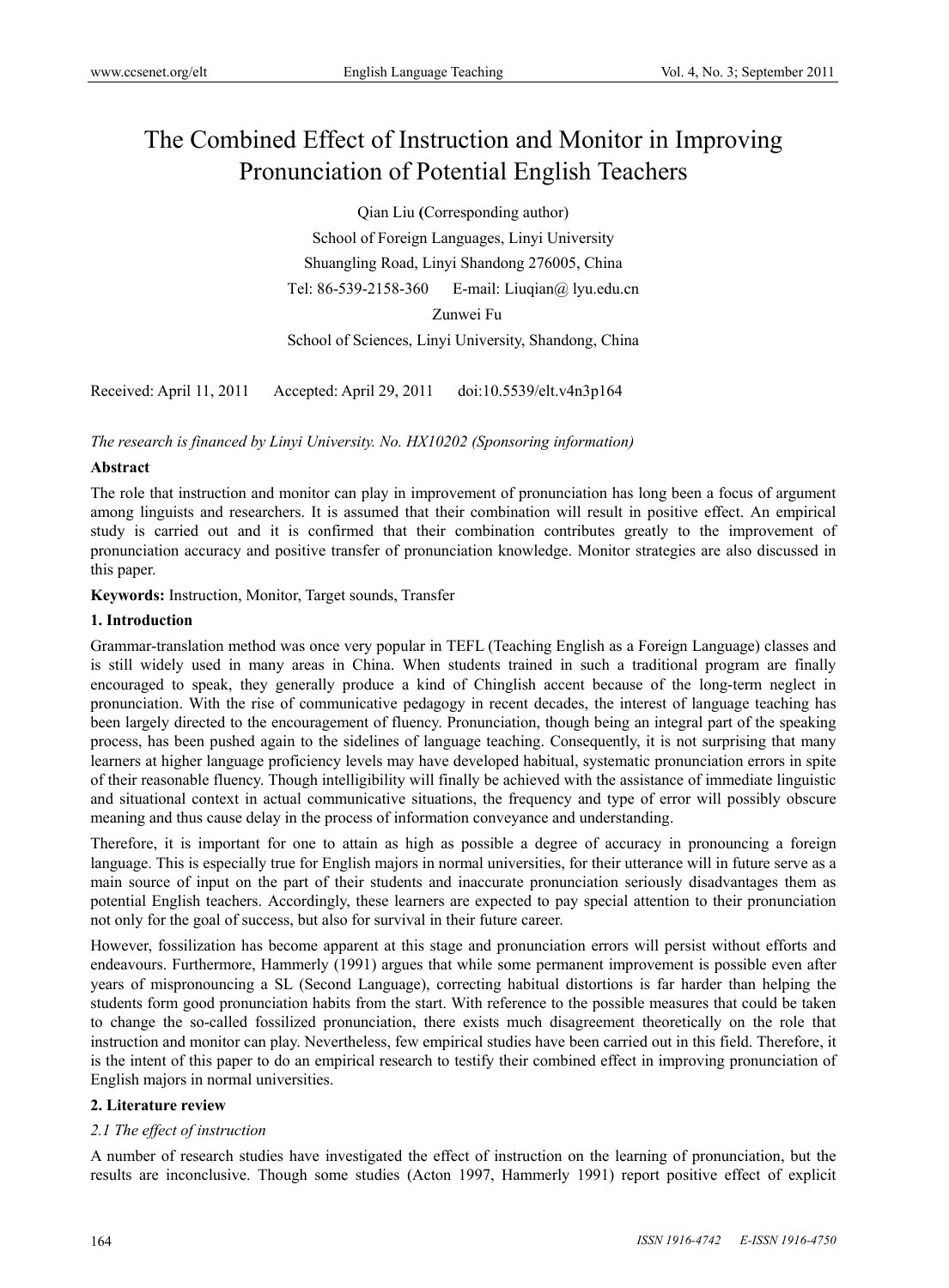teaching of pronunciation, some researchers posit that formal training does little to facilitate accurate pronunciation. For example, the role of instruction is also strongly refuted by Krashen (1985) in his Acquisition-Learning Hypothesis and Monitor Hypothesis, which are two important components of the Input Hypothesis.

In the Acquisition-Learning Hypothesis, acquisition is a subconscious process identical in all important ways to the process children utilize in acquiring their NL (Native Language), while learning is a conscious process that results in "knowing about" language. It is further claimed that the learners' ability to produce utterances in another language comes from acquired competence, i.e. from subconscious knowledge. Conscious knowledge resulting from learning serves only as an editor, or monitor and monitor use is limited, for the conditions in which it can be applied are difficult to meet. However, after having reviewed some studies, Krashen & Terrell (1988) also acknowledge that adults, at least theoretically, can utilize learned knowledge a great deal.

#### *2.2 The effect of monitor*

According to Krashen (1988), conscious learning is only available as monitor, which can be used to alter the output of the acquired system so that accuracy can be improved. He further claims that monitor is fairly limited with respect to what sorts of "repairs" it can perform. While there is considerable individual variation, even the best adult monitor users confine most of monitoring to the simpler rules, for complex permutations require too much mental energy and processing time.

Though the role of monitor in improving pronunciation is strongly refuted by Krashen, many researchers (Celce-Murcia et al. 1996, Morley 1991, Derwing and Munro 2005) still argue for its positive effect on pronunciation accuracy. Kenworthy (1987), for example, claims that the possibility of change or adjustments in pronunciation will be blocked unless learners develop the ability to monitor their own speech and make this a habit. In spite of the importance of this issue and the intense debates involved, there are few empirical studies carried out to verify the different views illustrated above, except one done by Yule et al. (as cited in Celce-Murcia et al., 1996), noting that accuracy seems to have a more solid basis in terms of the learners' monitor skills.

#### *2.3 Hypotheses of this research*

In spite of the disagreement on the effect of instruction and monitor, most researchers argue for their respective value in improving pronunciation. Nevertheless, it is our opinion that they are interrelated to each other in pronunciation learning and their combination can greatly facilitate the improvement of pronunciation, for effective instruction will inevitably lead to reflection and conscious use of monitor. Unfortunately, few empirical studies have been carried out to testify their combined effect on pronunciation. Therefore, it is the intent of this research to bring the following two hypotheses into scrutiny.

The first one is that the combination of instruction, resulting from the teachers' efforts and monitor, which is a kind of learning strategy adopted by the students, will greatly promote the improvement of pronunciation accuracy. In addition, it is assumed that once the learners have mastered the specific sounds contained in some particular words on which they have been instructed, they are capable of pronouncing these sounds accurately even if they appear in uninstructed words. Therefore, the second hypothesis is that the combination of instruction and monitor will result in positive transfer of pronunciation knowledge.

#### **3. The empirical study**

#### *3.1 Pre-test: data obtained in vocabulary reading from both groups*

*Subjects.* The subjects are juniors majoring in English education in a local university. One class was randomly assigned to be experimental group and another control group. There were 7 male students and 23 female students in the experimental group. The control group consisted of 6 males and 24 females. All of the 60 subjects from both groups attended the pre-test.

*Materials.* Pronunciation includes various aspects such as sounds, weak forms, stress, accent, rhythm, intonation etc. Kenworthy (1987) maintains that the learners cannot be expected to do everything at the same time in pronunciation. Obviously, it is also impossible for the adult students learning to correct their pronunciation to pay attention to all the aspects simultaneously. Therefore, according to the insights gained from teaching practices, 10 sounds (including segments and combinations of segments) often mispronounced were chosen as target sounds of this research. As can be seen from table 1, altogether 10 vocabulary items were presented in the pre-test, each containing an underlined target sound.

#### Insert Table 1 here.

*Recording*. Prior to the recording, the subjects were instructed to read the list of 10 words printed on a piece of paper aloud. Then they were tested individually in a quiet classroom in the presence of the researchers and an assistant.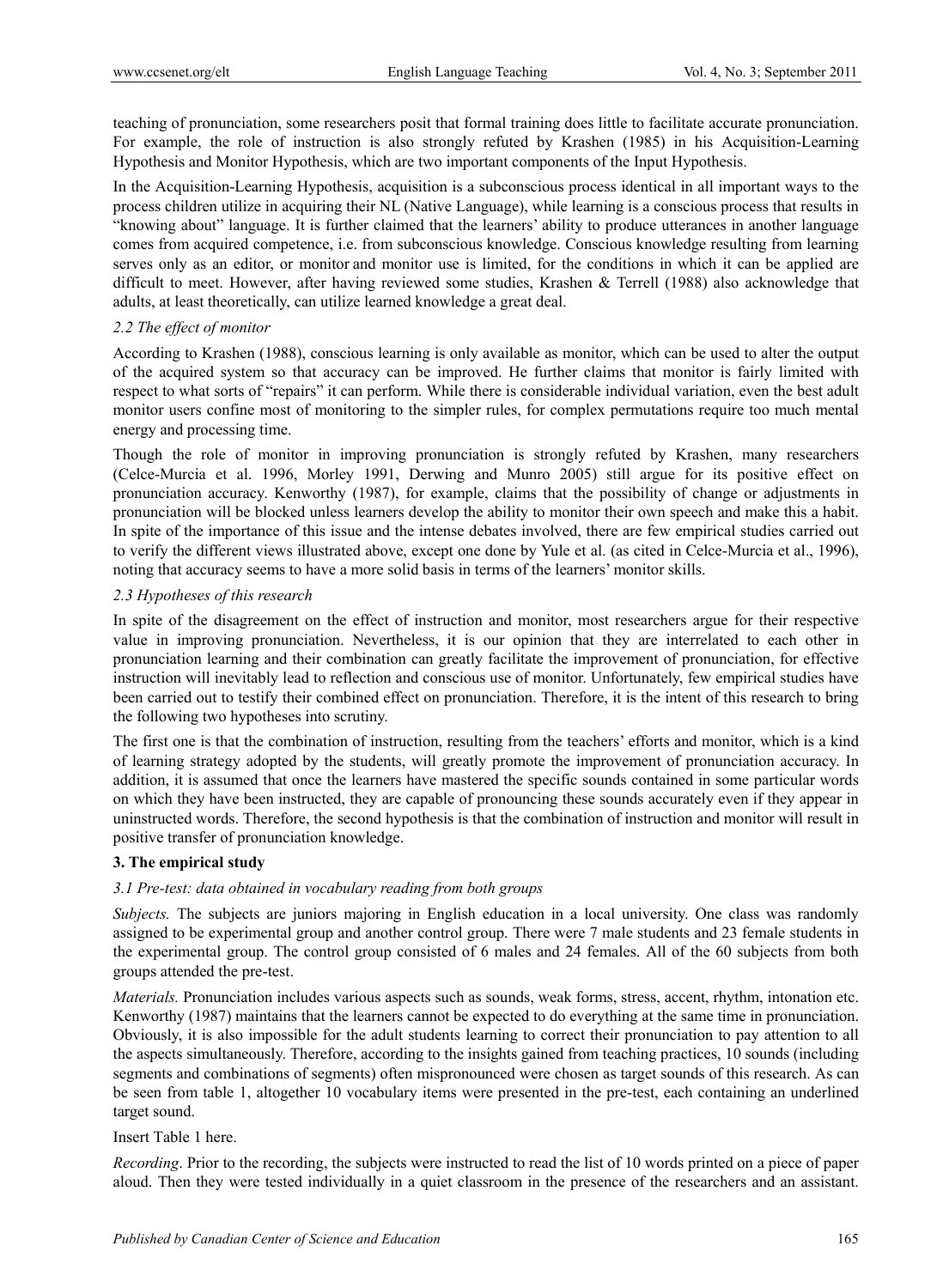Their performances were recorded for later analysis. Each subject was allowed to proceed with their reading after they reported their identification number.

*Scoring.* Prior to the beginning of the research, two highly qualified teachers, Ms. X and Ms. Y, were invited to participate in the study. Ms. X was asked to rate the vocabulary data for accuracy. The ratings were carried out "blind", for she was neither an instructor of these subjects nor was she present at the recording. She was informed to only listen to the pronunciation of target sounds and to ignore other mistakes, such as possible deviations in word stress etc. That is to say, the items were correct if the recording showed no replacement or modification of the target sounds. The subjects would receive one point for each correctly pronounced item (self-corrections would also be taken into account if occurred) and thus a maximum of ten could be achieved by the most accurate learners.

*Results.* The mean score of the pre-test (Test 1) was computed for each group. As a result, the experimental group obtained a mean value of 2.7333 and the control group, 3.1333. Then the data were submitted to independent samples test, a subprogram of SPSS, to determine whether there was a significant difference between these two groups. A *p* level of .05 was applied in all the analyses reported in this research. The result indicated no significant difference, with sig.  $(2$ -tailed) = 348,  $p > 0.05$  (see table 5).

#### *3.2 Intervention for the experimental group*

Both of the two groups in this research attended the same regular classes every week, whereas the participants in the experimental group attended an extra course of about two hours the day after the pre-test, during which they received systematic instruction on pronunciation rules and monitor strategies.

*Teacher and instructional materials.* Ms. Y was responsible for the instruction in this research. The nature of the research was explained to her and we negotiated to determine the content and procedures of the instruction. The instructional materials were just the ten vocabulary items utilized in the pre-test. The researchers were also present at the instruction to ensure that all was going smoothly. It was observed that an overwhelming majority of the learners appeared to enjoy the two-hour course during which time no break was taken.

*Procedures of pronunciation instruction.* The 10 vocabulary items were presented to the subjects one by one. The common mispronunciation of each word, caused generally by the specific target sound contained in it, was pointed out and the pronunciation rules of the target sound were introduced to the learners. Then they were trained to discriminate between the acceptable and unacceptable pronunciation of each word and to imitate the correct one after the instructor. Once a satisfactory result was obtained from the chorus, several learners would be asked to produce the particular word in public to ensure instruction had been properly received individually. Feedback and necessary correction were provided in the end.

*Instruction on monitor strategies.* Once the words were properly produced by the subjects, they were suggested to monitor, with the rules learned, whether they had made similar mistakes when pronouncing other words containing the same target sounds. With reference to the monitor strategies, they were mainly advised to identify the possibly mispronounced words from their reading, for relatively ample time might be guaranteed for monitor to take place in this preliminary stage of correcting their habitual pronunciation errors. For example, having learned that [w] is often substituted for /v/ in their utterance, they might pay attention to the pronunciation of "vine" to make sure that it should not be mispronounced as [waɪn] when they see the word in print. Once the unacceptable pronunciations of particular words are identified and corrected during their reading, less energy might be needed for them to incorporate the accurate patterns into their output. In addition to the monitor strategies mentioned above, many other strategies such as "self-rehearsal technique", "post hoc monitoring" and so on introduced by several researchers (Morley, 1991; Kenworthy, 1987) were also recommended for use in their regular studies. The implementation of these strategies will be discussed in detail in implication section.

#### *3.3 Post-test*

3.3.1 Data obtained in vocabulary and sentence reading from both groups

*Subjects and materials.* All the participants from both groups attended the recording of vocabulary reading (Test 2) and sentence reading (Test 3) in post-test. In these two reading tasks, altogether twenty words (including a letter) containing the target sounds were tested; half of them were still presented in isolation, whereas the other ten were incorporated into 4 specifically prepared sentences designed by the researchers (see table 2). The inclusion of sentence reading was to elicit a speech sample intermediate in degree of monitoring between vocabulary reading and spontaneous speech.

*Recording and scoring.* The recording, which was held two weeks after the instruction, was similar in process to that of T1. The subjects were required to read the vocabulary items before they proceeded to read the sentences. Ms. X was informed to apply the same criteria as in T1 for the scoring of these two tasks.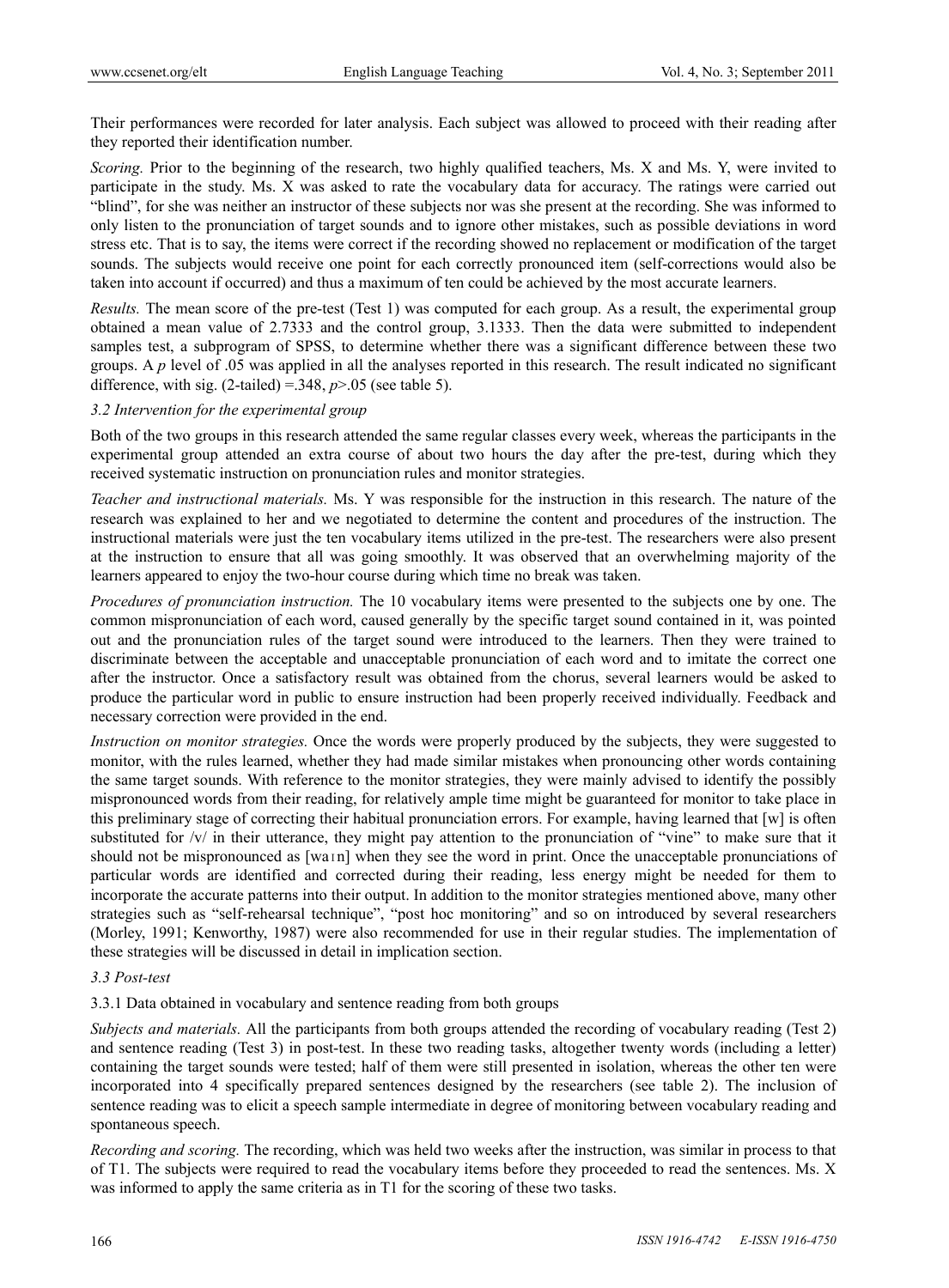*Results.* First, the mean values of T2 and T3 were computed for the control group. An examination of the results revealed that its mean of T2 was 3.2333 and that of T3 was 3.1667. Then they were compared respectively with the mean of T1. Paired samples test signified that the difference between each pair was not significant (see table 3). Therefore, it was clear that the participants in the control group showed little improvement in pronunciation accuracy in both T2 and T3.

The same procedures were repeated for the experimental group. The results showed that its mean of T2 was 8.1677 and that of T3 was 7.533. As can be seen from table 4, the learners in this group had achieved considerable improvement in both T2 and T3, with that of T2 the most significant.

Insert Table 2, 3 and 4 here.

In addition, an independent samples test was carried out to ascertain the possible differences in T2 and T3 between these two groups and the results were shown in table 5, where their difference in T1 was also included. Though the performances of these two groups were judged to be similar in T1, the differences between them proved to be significant in both T2 and T3.

Insert Table 5 here.

3.3.2 Data obtained in spontaneous speech from the experimental group

*Subjects.* Only the subjects in the experimental group attended the recording of spontaneous speech, whereas the control group was dropped in this stage in view of time limit and practical need.

*Materials*. This task (Test 4) was designed to ascertain the subjects' performances in such a situation where, compared with in vocabulary and sentence reading, there was the least time for monitor to occur. However, the disadvantage of this task was that the appearance times of the target sounds in the utterances of a particular participant could not be predicted. For example, in the speech sample of an individual, the target sound /æ/ might appear in different words many times, whereas other target sounds such as /wɪn/ and /si:/ might not be presented at all. Therefore, in order to elicit a speech sample containing as many target sounds as possible, each participant was expected to produce longer utterances in the relatively limited time. Consequently, the subjects were required to present for 3 to 5 minutes on one of the five topics (see Appendix One) that had been dealt with in their composition.

*Recording.* The subjects in the experimental group attended the collection of spontaneous speech data one day after their recording of T2 and T3. Each one was given a list of five topics after they came into the recording room and was required to choose one from them. Then the recording began, with no time spared for them to prepare for their speech.

*Scoring.* Prior to the scoring, several procedures were taken so as to mitigate the burden of the rater. First, the subjects were required to copy, listening to the recording of their own, exactly what they had uttered onto a piece of paper, including their self-corrections if ever occurred. Then they were requested to underline all the words bearing the target sounds. Finally, their labour was proofed and necessary revision was implemented by the researchers. Consequently, the rater could evaluate the target sounds contained in the underlined words with the help of the written materials, and the scoring method was the same as in the previous tests. In view of the great possibility that a specific target sound might appear several times in a speech sample, its pronunciation could be judged to be accurate only when it was properly produced in all the words containing it. For example, the segment /θ/ was supposed to have been mastered by a subject if it was accurately pronounced in all the words containing this sound, otherwise the subject would score 0 instead of 1 for this target sound. However, if the subject perceived his or her pronunciation error of this particular sound and made prompt self-correction, s/he would not lose score for the error that had been properly corrected.

*Results.* As had been expected, each target sound was produced by a different number of subjects in T4, and "N" is used to represent these different numbers of subjects. Consequently, the performances of N on each sound in all the four tests were summarized in table 6, where "Percentage of N" is used to indicate how many of N have properly pronounced a specific sound in a particular test. As might be seen from table 6, the learners in the experimental group still achieved great progress in T4, though the improvement was not as significant as in T2 and T3.

Insert Table 6 here.

#### *3.4 Discussion and implication*

The first hypothesis of this thesis predicts that the combination of instruction and monitor is able to promote pronunciation accuracy significantly. As a result, it was confirmed by the great progress in the post-test scores achieved by the subjects in the experimental group. In addition, it could be seen from the post-test materials that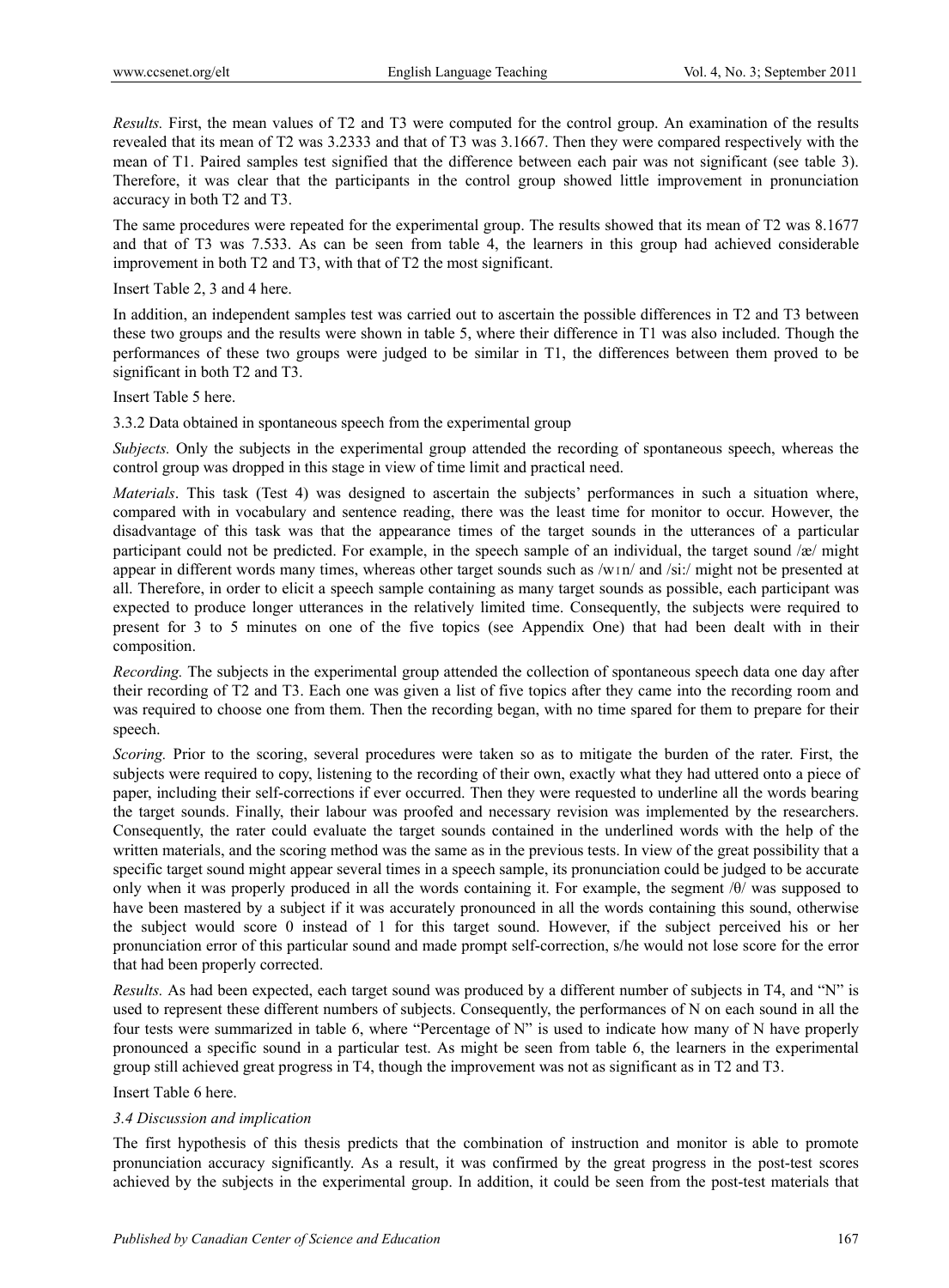improvement was not limited to the vocabulary that had been dealt with in the instruction. Having learned the pronunciation rules of target sounds, the participants in the experimental group were capable, with the help of monitor strategies, of identifying other words containing these sounds and thus improving their pronunciation accuracy of these words. Hence, positive transfer in pronunciation knowledge occurred owing to the combined effect of instruction and monitor, and thus the second hypothesis was also confirmed.

As might be seen from the previous discussion, capability in monitor strategies serves as an important factor in the improvement of pronunciation. Fortunately, it can be strengthened through strategy training, which assumes that the strategies are teachable and conscious attention to learning strategies is beneficial (Murphy, 1991, Dlaska and Krekeler, 2008). Therefore, a variety of practices are introduced as follows so as to help the learners enhance their monitor use.

Once the learners succeed in their imitation of target sounds, they can rehearse and stabilize their modified pronunciation patterns in various activities. Reading, as introduced earlier, might serve as an effective way of practice. In addition, "covert rehearsal", an activity advised by Dickinson (1988), also serves for this purpose. In such an activity, the learners can practice privately before they actually present their speech in public. For instance, they may think about the pronunciation accuracy of their utterances with the help of pronunciation rules learned, and they may also compare them with their memory of native-speaker models.

Compared with "covert rehearsal", both "post hoc monitoring" proposed by Acton (1997) and "action replay" suggested by Kenworthy (1987) represent a completely opposite process. The commonality of these two techniques is that they require the learners to suppress the urge to monitor their pronunciation when they speak. Then the speakers, familiar with the content and organization of their speech, are assumed to have more mental spaces to concentrate on their pronunciation problems when they scan their initial production.

Kenworthy (1987) recommends that the learners can record their speech onto a tape while they are involved in relevant activities. Therefore, they are capable of evaluating their own performances according to the immediate feedback from the tape. Furthermore, the tape also provides a record of progress for the learners so that they may know what they have accomplished and what they still have to do in this extended pronunciation learning process.

In addition to the methods suggested above, peer-monitoring can also be exploited by the learners as an effective activity, which may promote both their perceptive and productive accuracy. A usual practice of peer-monitoring is to have students work in groups. According to Celce-Murcia et al. (1996), the learners should be divided into groups of three or four instead of pairs, because there might be disagreement in pair-work about whether the speaker produced the utterance inaccurately or the listener heard it incorrectly. Bigger groups are expected to work better because the consensus of group members might contribute to the settlement of disagreement.

In short, improvement can be rather limited if the learners depend exclusively on their teachers without frequently monitoring their own pronunciation, for sufficient time is not guaranteed for the teachers to focus on their pronunciation problems individually. In addition, owing to the rapid development of information technology, multimedia software might also be used to assist pronunciation learning (Marks, 2005). Therefore, the learners must take responsibility for their own pronunciation and learn to monitor their own speech inside and outside the classroom.

#### **4. Conclusion**

The results of this small-scale study suggest that even the adult learners can exhibit, with the help of systematic instruction and the application of monitor strategies, great potential for change in pronunciation in a relatively short period of time. However, it is not certain whether such effects persist over time and carry over to everyday use of their TL. Furthermore, it is seen in this research that pronunciation of individual sounds may not improve as radically in spontaneous speech as in vocabulary and sentence-reading. Nevertheless, it is expected that most of the participants will develop into optimal monitor users with constant practices and finally succeed in producing target-like pronunciation in normal communication. Apparently, this is only a preliminary research carried out in this field and it appears to be an impossible task to carry out a prolonged investigation due to time limit. Therefore, a considerable amount of further research will be needed to evaluate the efficacy of this study and the ultimate effect of instruction and monitor.

#### **References**

Acton, W. (1997). Seven suggestions of highly successful pronunciation teaching. *The Language Teacher* 21 (2), 21-25.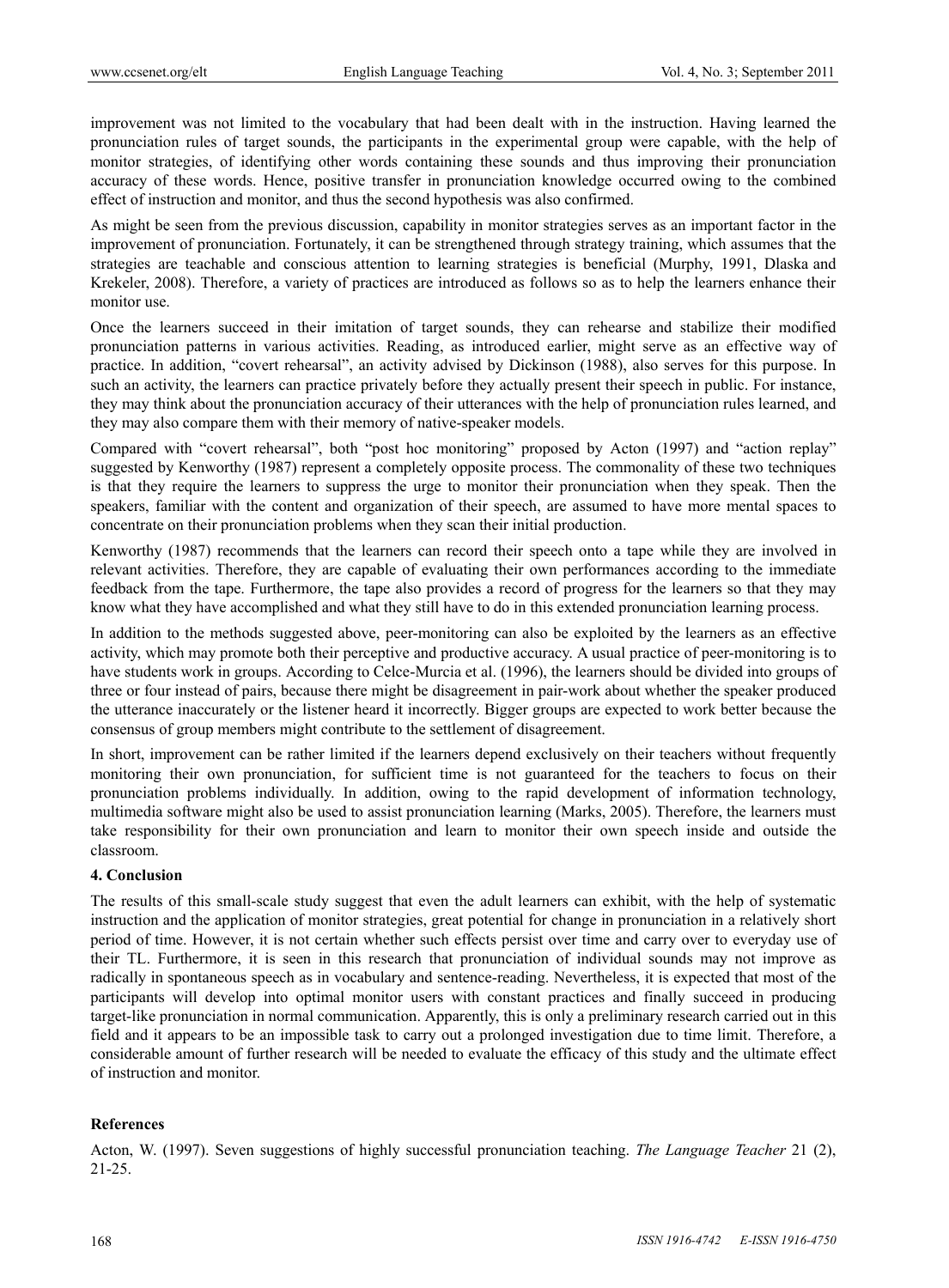Celce-Murcia, M., Brinton, D., & Goodwin, J. (1996). *Teaching pronunciation: reference for teachers of English to speakers of other languages.* Cambridge: Cambridge University Press.

Derwing, T & Munro, M. (2005). Second language accent and pronunciation teaching: a research-based approach. *TESOL Quarterly,* 39 (3), 379-397. doi:10.2307/3588486, http://dx.doi.org/10.2307/3588486

Dickinson, L. (1988). Learner training. *ELT Documents*, 131, 45-53.

Dlaska, A. & Krekeler, C. (2008). Self-assessment of pronunciation. *System*, 36 (4), 506-516. doi:10.1016/j.system.2008.03.003, http://dx.doi.org/10.1016/j.system.2008.03.003

Hammerly, H. (1991). *Fluency and accuracy.* Clevedon, UK: Multilingual Matters.

Kenworthy, J. (1987). *Teaching English pronunciation.* London: Longman.

Krashen, S. (1985). *The input hypothesis: issues and implications.* London:Longman.

Krashen, S. (1988). *Second language acquisition and second language learning.* Oxford: Oxford University Press.

Marks J. (2005) Review: English pronunciation in use. ELT Journal, 59 (2): 177-179. doi:10.1093/eltj/cci032, http://dx.doi.org/10.1093/eltj/cci032

Murphy, J. (1991). Oral communication in TESOL: integrating speaking, listening, and pronunciation. *TESOL Quarterly*, 25 (1), 51-75. doi:10.2307/3587028, http://dx.doi.org/10.2307/3587028

Morley, J. (1991). The pronunciation component in teaching English to speakers of other languages. *TESOL Quarterly*, 25 (3), 481-520. doi:10.2307/3586981, http://dx.doi.org/10.2307/3586981

| Word     | Acceptable<br>pronunciation | Unacceptable<br>pronunciation | Word   | Acceptable<br>pronunciation | Unacceptable<br>pronunciation |
|----------|-----------------------------|-------------------------------|--------|-----------------------------|-------------------------------|
| very     | veri/                       | weri]                         | road   | /raud/                      | [roud]                        |
| thing    | $\frac{\theta}{\eta}$ i n/  | $[sI \eta]$                   | window | $w_1$ ndə $v_2$             | wend <sub>av</sub> ]          |
| had      | /hæd/                       | [hed]                         | sun    | $/s_{\Lambda}n/$            | [sang]                        |
| pleasure | ple3 <sup>o</sup> /         | plera]                        | long   | /l <u>on</u> /              | [lang]                        |
| see      | $\sqrt{\sin \theta}$        | $\lceil$ se $\iota$           | down   | $\frac{d$ aon/              | [dang]                        |

Table 1. Ten vocabulary items in the pre-test

Table 2. Words tested in vocabulary and sentence reading

| Words tested in vocabulary reading                                      |                                                 | Words tested in sentence reading |            |  |  |  |  |
|-------------------------------------------------------------------------|-------------------------------------------------|----------------------------------|------------|--|--|--|--|
| five                                                                    | row                                             | live                             | tomorrow   |  |  |  |  |
| faith                                                                   | wind                                            | think                            | windy      |  |  |  |  |
| mass                                                                    | run                                             | bad                              | fun        |  |  |  |  |
| measure                                                                 | song                                            | treasure                         | strong     |  |  |  |  |
| C                                                                       | town                                            | sea                              | downstairs |  |  |  |  |
|                                                                         | <b>Sentences</b>                                |                                  |            |  |  |  |  |
| (1)                                                                     | It's windy tomorrow.                            |                                  |            |  |  |  |  |
| (2)                                                                     | I think there are lots of treasures in the sea. |                                  |            |  |  |  |  |
| (3)                                                                     | He feels a strong desire to play downstairs.    |                                  |            |  |  |  |  |
| It's not bad to live in this city, where life is full<br>(4)<br>of fun. |                                                 |                                  |            |  |  |  |  |